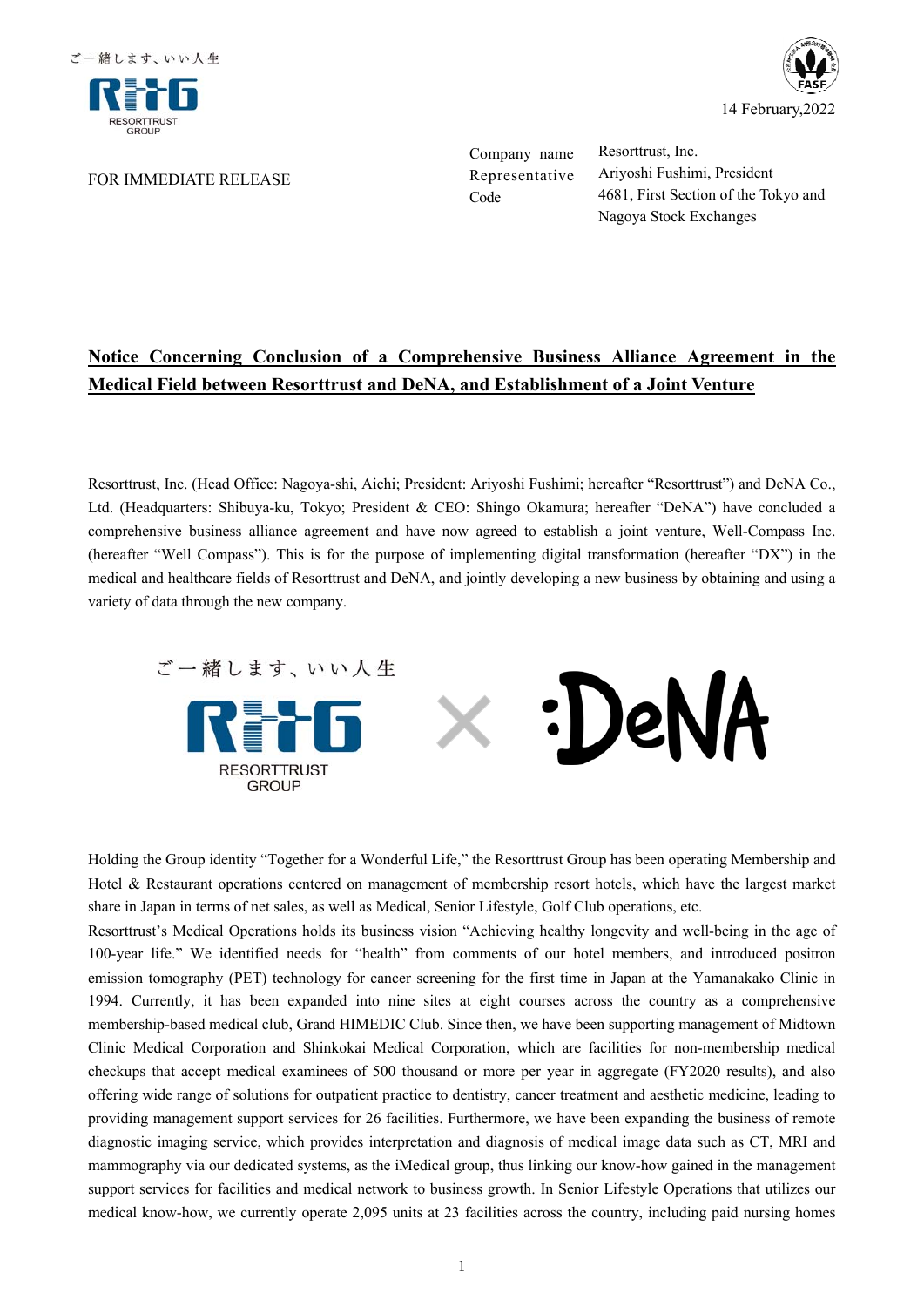with nursing care and serviced housing for the elderly, having established a comprehensive medical operation group that combines medical and nursing care services. Operating income for the segment was 6.3 billion yen for the previous fiscal year.

Holding its mission "We delight people beyond their wildest dreams.," DeNA operates business both in the entertainment field to enrich each and every person's life and in the social issue field to serve for making space and time for daily lives more comfortable, by freely using the internet and AI.

Since 2014, DeNA has also being engaged in the healthcare business, and working on providing services to promote health enhancement and behavior modification and creating evidence based on accumulated data, by using its know-how cultivated in the entertainment field and AI technologies, with the aim of extending healthy life expectancy. DeNA provides the healthcare entertainment app "kencom" to health insurance societies, local governments, etc. It also brought Nippontect Systems co.,ltd, which develops dementia-related services, into the DeNA group in September 2021, thus working on extending healthy life expectancy in a super-aging society and social issues.

Through this business alliance, we would like to closely stay and walk together with each of you for finding and realizing the "well-being," which varies from person to person on the background of social and living environments and sense of values.

As the first step, we will promote digital transformation in the medical filed mainly for Grand HIMEDIC Club of Resorttrust. In the future, we plan to collaborate with medical corporations and aim to open the next-generation type of facilities for health check-ups, first in Yokohama-shi, Kanagawa, to provide new experiences of health check-ups. . In addition, we will provide a service that continuously helps people who take health check-ups get healthy while enjoying even after the check-ups, based on the results of their health check-ups. We will closely stay with customers not only on the day of health check-ups but for 364 days thereafter, to provide more personalized experiences for each and every customer and support behavior modification,. dramatically improve the health checkup experience for users.

Well-Compass will accumulate the data of people who take health check-ups. While working with the networks of the medical and healthcare businesses that Resorttrust and DeNA possess respectively, the joint venture plans to achieve accelerated growth in the aging care business, including the cosmetics and supplements business. It will develop a new business by the healthcare AI (artificial intelligence) using the accumulated PHR\* in both the companies in the future, aiming for expansion of business areas and customer segments.

Furthermore, with PHR and AI that will be developed by the Well-Compass Inc, we also aim for realizing a synergy with Resorttrust's hotel business in the future. We will proceed with analysis of attributes and needs of guests staying at Resorttrust membership hotels, the number of whom exceeds 2 million per year, and provide accommodation plans and hospitalities suitable for individual customers by also using AI, thereby aiming for significant improvement in income from the hotel business operations with an increase in the guest room occupancy rate, etc. We believe that this will contribute to realization of further growth strategy leveraging a strength of Resorttrust's membership base.

\* Personal Health Record: Mechanism that enables an individual to record and manage data concerning his/her medical and health information